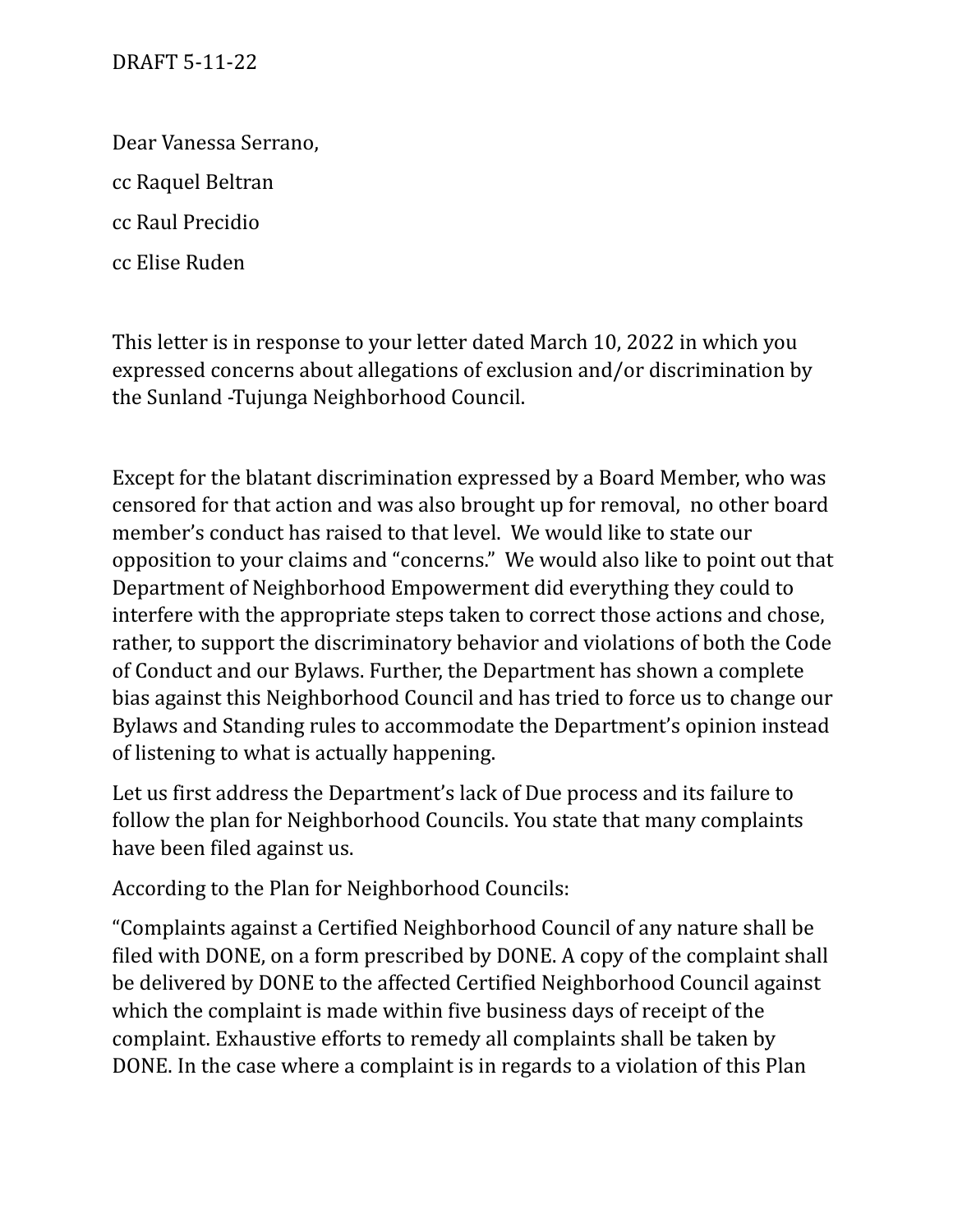and a remedy cannot be reached, the process prescribed in Article VI, Section 5 shall be followed."

Since our Board did not receive any of the aforementioned complaints it is obvious the Department is in violation of Due Process. IT SHOULD ALSO BE NOTED THAT THE DEPARTMENT, ITSELF, DID NOT FEEL THE COMPLAINTS ROSE TO THE LEVEL OF ACTIONABLE COMPLAINTS. We would also like to state that over half of the complaints were filed against the previous Neighborhood Council Board. It is unprofessional for the Department to make accusations against people who were not even on the Board and try to punish them for it. Many on this board have no idea of what they are being accused of nor were they given an opportunity to respond to the complaints.

In the letter you try to tell us we should change our Bylaws and Standing Rules.

Let us please review The Plan for Neighborhood Councils:

Item 4 Plan for Neighborhood Councils:

"Certified Neighborhood Councils shall be as independent, self-governing, and self- directed as possible. The Department of Neighborhood Empowerment (DONE) shall assist Certified Neighborhood Councils to pursue options, including, but not limited to, tax-exempt status and/or non-profit incorporation, to strengthen their independence. Tax exempt status and/or non-profit incorporation will have no effect on a Certified Neighborhood Council's eligibility for assistance, monetary or otherwise, from DONE."

Instead of the Department being in a supportive role your Department has supported, instead, over a long period of time, those attacking us and has ignored this Neighborhood Council when we have asked for DONE's help.

The truth of this whole situation is we have a small group of people in our community who have been assaulting and attacking our Board members to the point that many fear for our safety. The Department has refused to speak to the LAPD Sergeant who is concerned for the safety and welfare of our Board members. Many complaints have been filed by the Board Members which have been ignored by the Department of Neighborhood Empowerment and other city departments .

The Department of Neighborhood Empowerment has harassed and discriminated against many of our Board Members based on Race, Religion, Political Opinion and Disability, by ignoring these things which have been